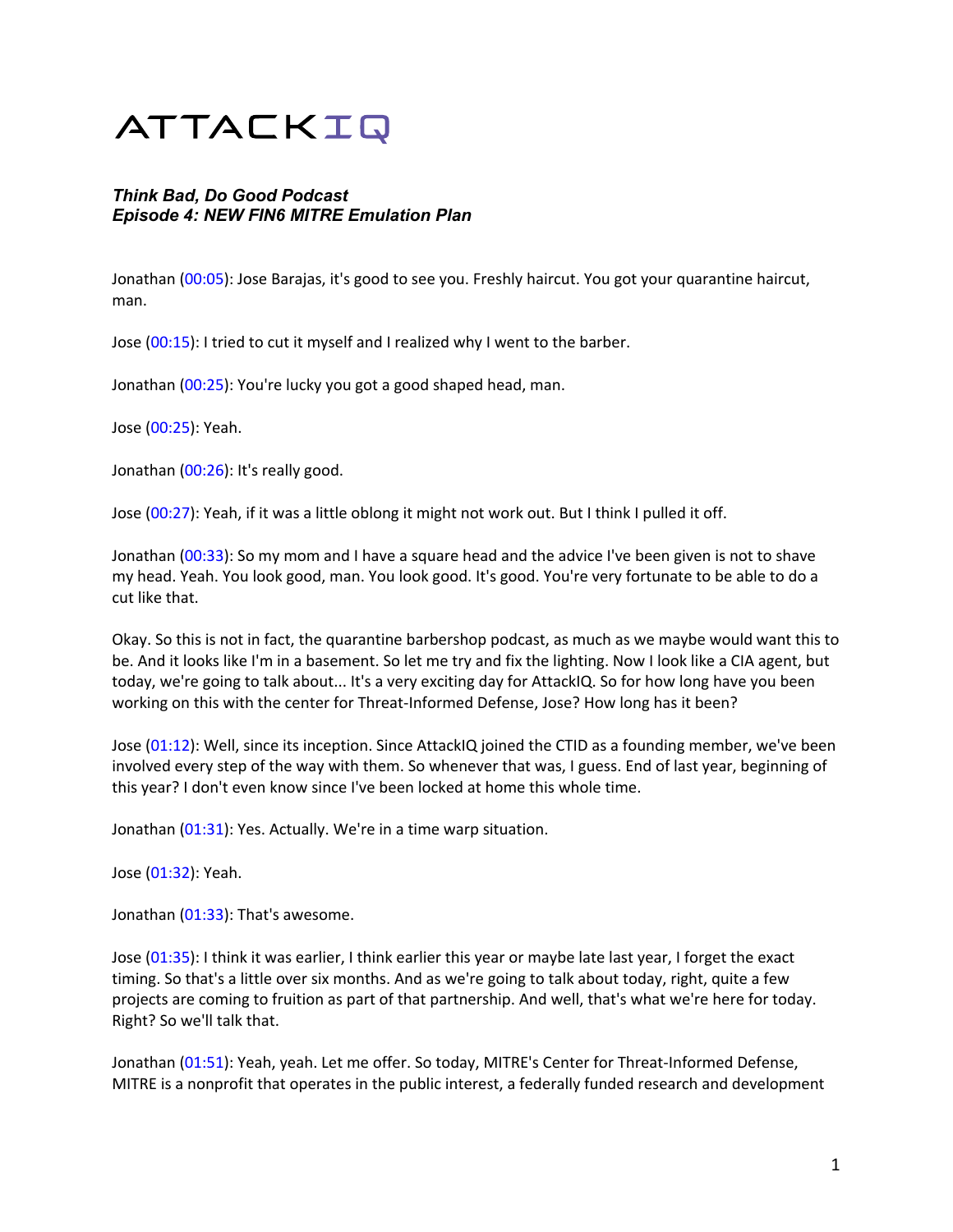center with whom AttackIQ is very closely partnered. And one of the organizations within MITRE that we work closely with is the Center for Threat-Informed Defense.

Jonathan (02:12): And today the exciting news is they've launched their first emulation plan focused on FIN6, which for those of you who don't trade in three letter acronyms followed by a number is a cybercriminal group that focuses on financial theft and a lot of ransomware, and more. So it's a big day just because of FIN6. FIN6 has been able to break into networks, steal data, conduct ransomware attacks quite a bit all over the world for the last few years. And this emulation plan will help security organizations put a stop to it.

Jonathan (02:48): So that's the one big defensive takeaway that we're going to talk about. But as Jose and I were indicating when we weren't talking about haircuts upfront, today's announcement is also a historic first. It's the first major research project that the Center for Threat-Informed Defense has put out around cybersecurity emulation plans. So for background on the center, it's a vital research organization that brings together some of the world's leading companies. And Jose will tell us more about that.

Jonathan (03:12): All concerned with cybersecurity. With MITRE's researchers, so you get some of the smartest national security, cyber security researchers in the United States, plus AttackIQ, and we're one of the founding members. And the goal is to crack hard security problems. And that's what the emulation plan does. And so we're super excited to have Jose here.

Jonathan (03:34): Jose was there for the first podcast that we did. And he affirmed for me how and why this is such a good idea, because he's so much fun to have on. He's a technical lead at AttackIQ. He's a malware researcher. He's just super smart. And he's been AttackIQ's rep to the Center for Threat-Informed Defense from the beginning. And he's also an amateur barber, obviously. So Jose tell us what is FIN6? Who are these guys and what are they about?

Jose (04:03): Yeah, so FIN6 is a group that has been followed by the industry. So obviously, MITRE's tracking them and others have been tracking them as well. And the reason why we have that threeletter acronym, FIN, is because they're known to actually target financial organizations. Some publicly have attributed to Russia. We go to MITRE that attribution that's steadily there.

Jose (04:27): But I think in general you can say that some of this behavior is being generated in that part of the world. And is definitely targeting, based on the threat reports that we analyzed, targeting financial organizations, target organizations with point of sales and web payment systems as well.

Jose (04:45): So what this really means is that if those types of systems are ones that you, as an organization, manage, or if you're a financial organization, this emulation plan and FIN6, I should say, is representative of things you should likely care about from a defense perspective.

#### Jonathan (05:04):

Yep. That's right. And in my research, Jose, it's, they're they're known as a criminal group, but they've not been attributed to any specific nation state. But they may be based in Russia.

Jose (05:13): Correct.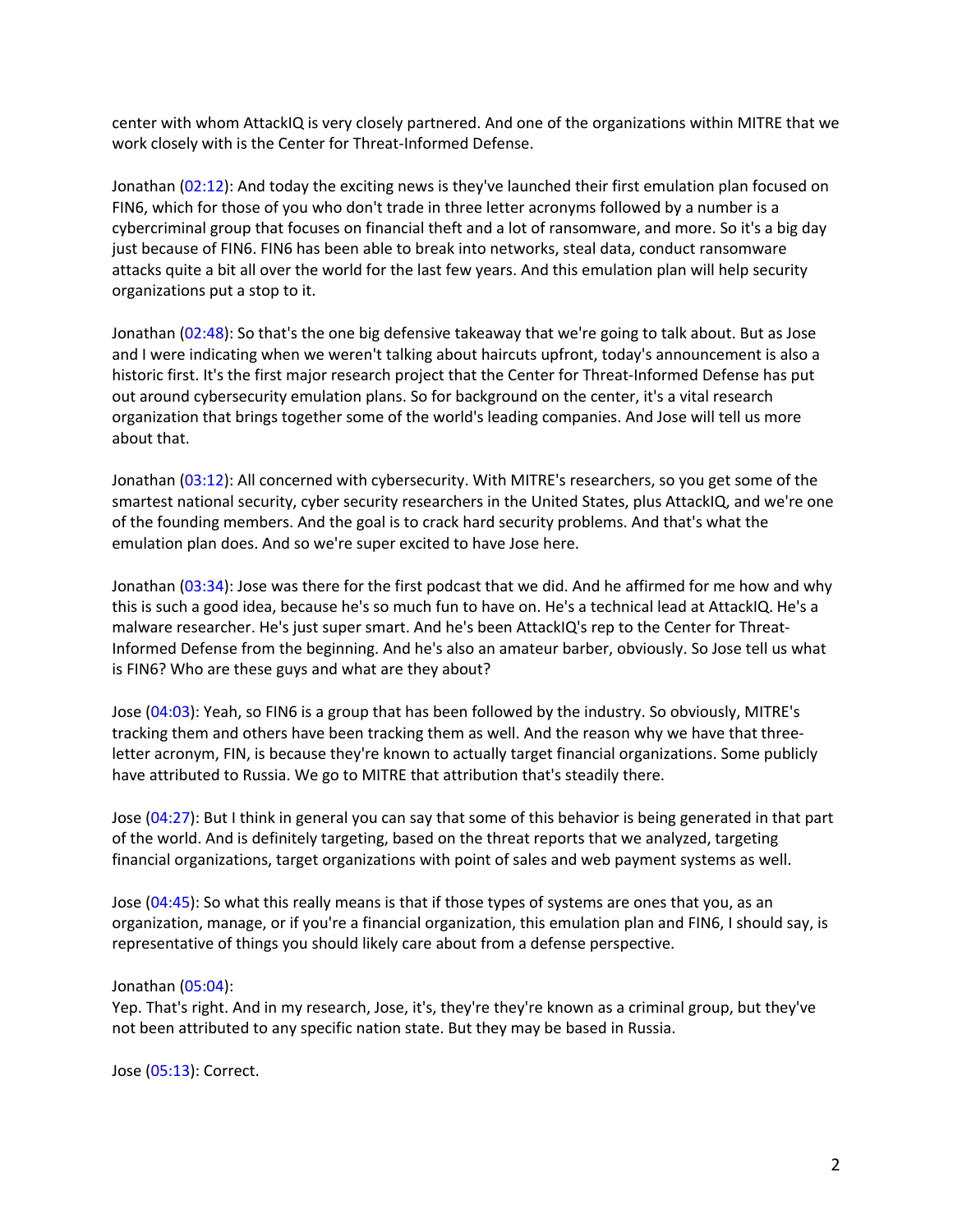Jonathan (05:13): Exactly

Jose (05:13): Exactly. Yep. That is what I was hinting at.

#### Jonathan (05:15):

Right. Right, right. Right, right. Yeah. I learned this through open source research. There's not a lot of attribution around them, out there in the world.

Jose (05:22): Yeah. I think I've been hearing attribution since the beginning of my career and I mean, it's still a hard thing to do today. So I think at the end of the day, I mean, there's definitely some value in attribution, but at the end of the day, I think it's understanding these groups and what they typically do so that we can know where to focus on. I think is a more important part. At the end of the day, if it's Russia or some other country or part of the world, it really doesn't matter because if I'm a financial organization, these are the types of behaviors that should be focused on as my kinda feedback there.

Jonathan (06:01): Yeah. So let's get into that on the emulation plan. I think the interesting thing about attribution is that you tend to do it... Nation states tend to do it when they're trying to punish another nation state or when they're trying to punish a specific criminal group for a specific reason.

Jonathan (06:15): So for sanctions and building a case against them legally, that's part of the reason why. But if you're just trying to blunt their techniques and this is much more focused on techniques.

Jonathan (06:24): So Jose, tell us a little bit about the history of the CTID and who they are, who's in it?

Jose (06:30): Yeah. So along with AttackIQ as part of the founding members, we also have some nonprofits involved as well, such as the Center for Critical Security Controls. So CIS controls. Center for Internet Security, they're also involved as well. So it's really an initiative across the board, from industries, from technologies, to finance. Us being one of the few vendors that are involved to some even nonprofit organizations that help make the security industry better.

## Jonathan (07:00):

Right. And then there's MITRE. Are the MITRE researchers actively involved as well?

## Jose (07:02):

Oh absolutely. Yeah. MITRE is absolutely involved across the board in all projects. But yeah, these are some of the organizations that are working with us today on these projects.

Jonathan (07:15): So it's cool. It's major companies that should be concerned about cybersecurity for their own sake because they don't want to be attacked. And then people who research and think about threats. And then for us, a cybersecurity company that builds capability. So, it's a good mix.

Jose (07:28): Exactly.

Jonathan (07:28): Yeah.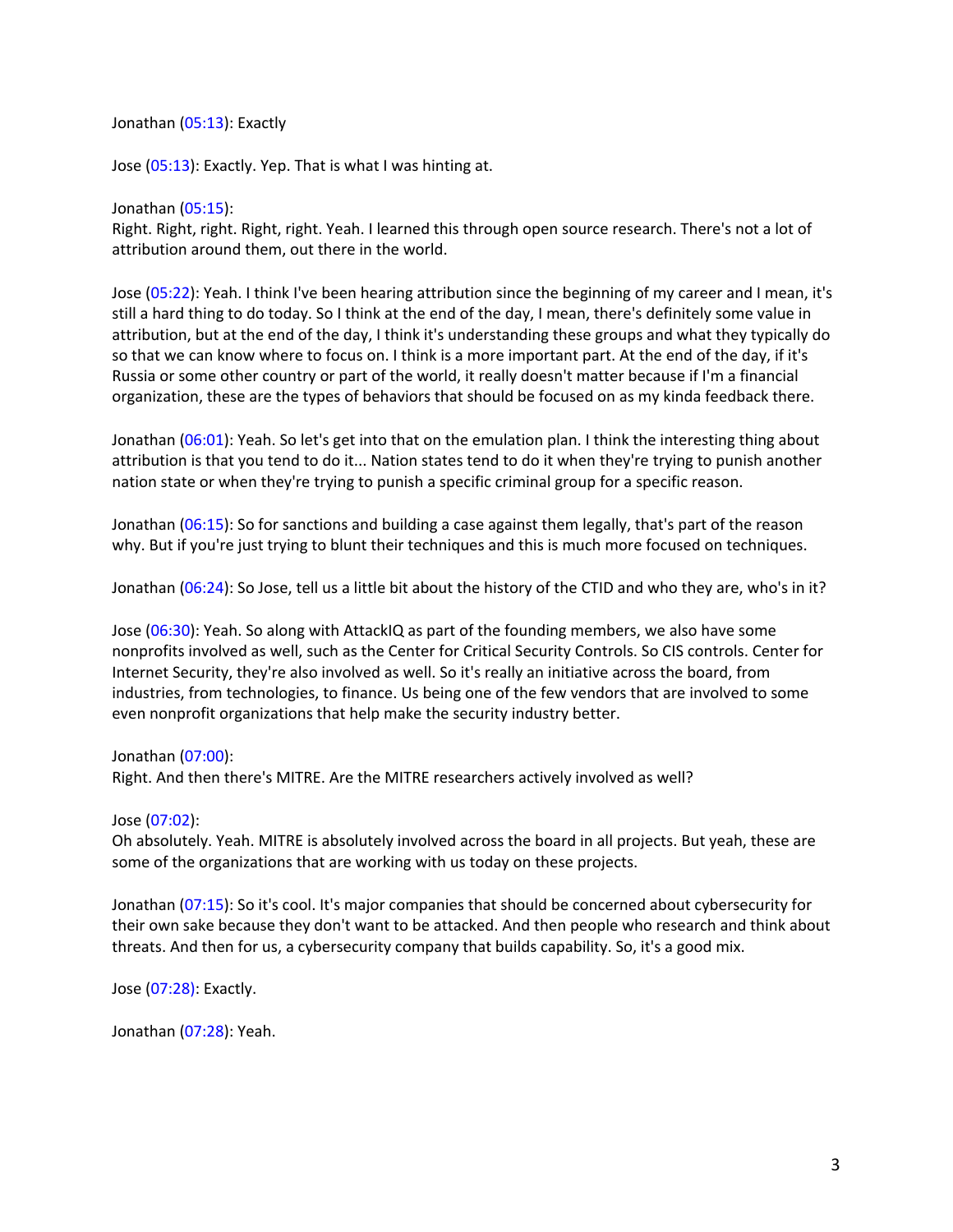#### Jose (07:30):

It makes across the board of, we talk about a little bit more about my involvement in the FIN6 emulation plans that are at the tactical level. I know we want to talk about that a little bit today.

Jonathan (07:39): Yeah. Let's do it.

Jose (07:41): I can talk about how that played out in terms of areas of focus given what each and every one of us do.

Jonathan (07:50):

Yeah. What did you learn? What are some of your big takeaways from the process?

Jose (07:54): Yeah, so I think one of the big takeaways from the process is, first and foremost, is I think the way that the cybersecurity industry has matured has been amazing. And what I mean by that is, when I started my career maybe 14 years ago, no one wanted to share anything. Right. If I ask, "Hey, how'd you get hit by this or that? Or how did that work?" No one wanted to share anything. People thought, "Why am I going to tell you how the attacker is doing things?"

Jose (08:20): Because, now you can do them themselves. And I think we've reached this point where I mean, we should know what the attackers are doing. Let's just put it out there. They're going to figure it out anyways. They're sharing it amongst themselves. So it should be out there so that as defenders, we can understand things.

Jose (08:37): So I think first and foremost, the fact that this consortium MITRE group for the Center for Threat- Informed Defense put together, and even though it's technically a closed group, at least at the level of when we're directly doing the research. But I mean just the level of openness and sharing was one of the first pieces that to me was very striking. And I think just shows the degree of maturity that we have in the state of cybersecurity today. That in mind, we obviously have a long way to go, but I think initiatives such as this are going to help us get there.

Jonathan (9:09): That's awesome. That's really cool. I mean, when I first heard that AttackIQ was doing it, my eyes got wide and got really excited about it. So let's dig in a little bit into the emulation plan and on the website, we'll see some images and they'll be some links to the actual plan itself for the launch. But can you walk through a little bit of what is it intended to do and how does it help the cybersecurity community, overall?

Jose (9:33): Yeah. So, let me back up a little bit. So as part of the Center for the Threat-Informed Defense, one of the things that MITRE is doing is based on feedback from us and other organizations, they're sending out a set of research projects that we can subscribe to. So ourselves, and three others decided that FIN6 was an area of investment for us.

Jose (09:52): And we wanted to generate this emulation plan template. And that's still while we're talking today is, ourselves and three other organizations decided that creating an emulation plan around FIN6 was important, and that's really why we're here today.

Jose (10:09): Now for the FIN6 project, the objective was to create an emulation plan. That term emulation plan is going to be very, you've heard it before because MITRE actually did emulation plan for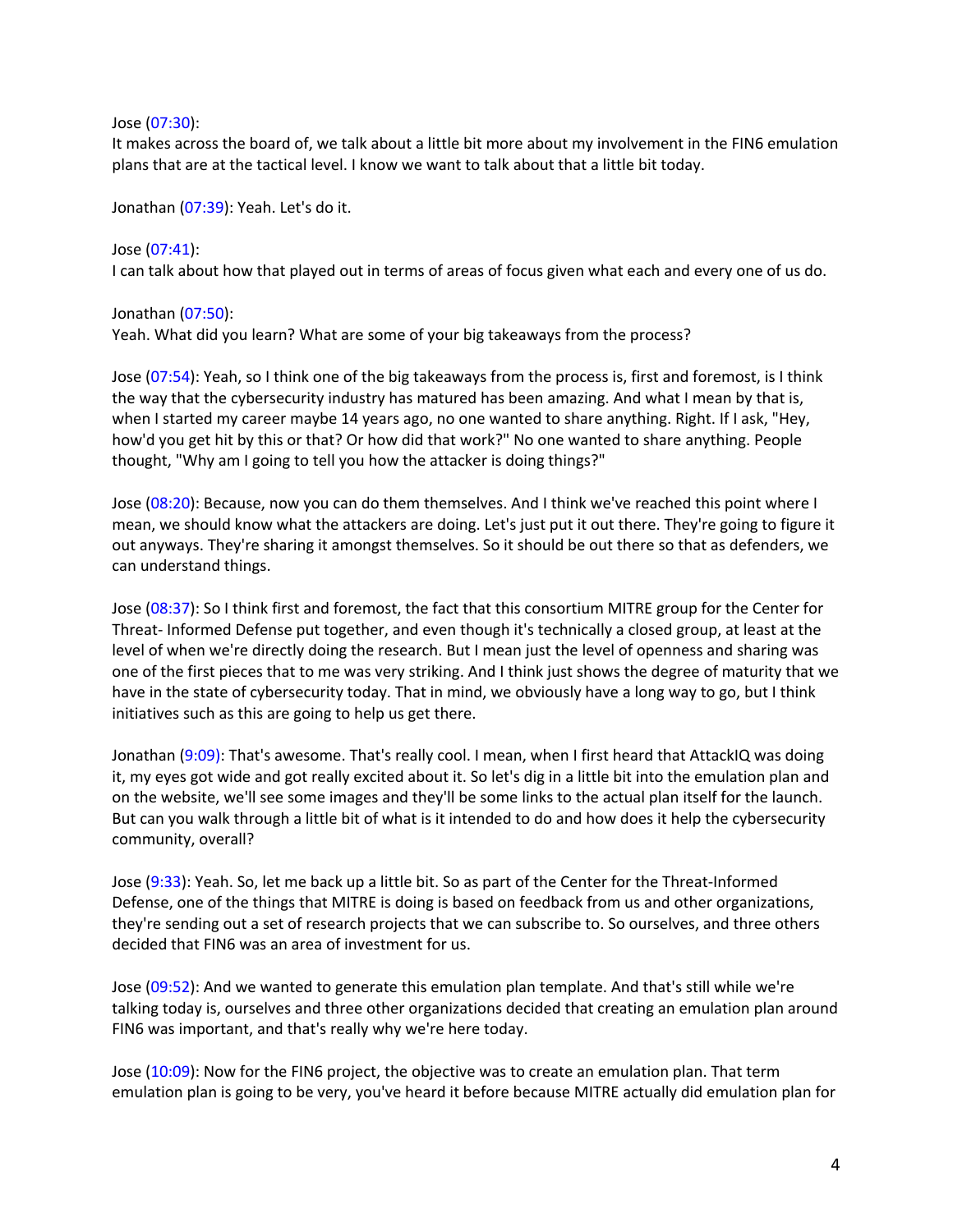#### APT3 and APT29.

Jose (10:39): So for those of you that are knowledgeable in that, the difference here is that this is something that we developed as part of our group and the objective of APT3 and APT29 was for MITRE to walk through, do the analysis and tell you, "This is what APT3 did. This is what APT29 did, and we've ran it against these vendors. Here are the results." Allowing you as a defender, as an informed defender, to take that context to make sure that you're same technology is doing, if not better at minimum, the same, that MITRE has done.

Jose (10:55): So now what we're doing is we're creating an emulation plan for FIN6. And while we're not going to run it against 12 different EDR vendors or however many MITRE selected as part of round one and round two. What we are going to produce is an analysis of what FIN6 has done based on publicly available threat intelligence.

Jose (11:14): So not some shadowy stuff that we can share and put out there in the world. Based on that information, we've distilled that down into the tactics, techniques, and procedures that FIN6 is known to execute and basically define these are the typical things that we observe when FIN6 is found within an organization.

Jose (11:32): So at a high level, what we've done is we've actually broken it down into phases. I won't get into this yet, but for FIN6, we did it in a phased approach where phase one was a collection and initial activity phase. And then phase two was a more pointed one. Right? Focus on targeting the POS, or maybe targeting a normal brick and mortar system. So, what that allows is that if I'm an analyst and I know I manage our POS systems, then I probably want to focus on that piece because it's probably going to target me as an example.

Jose (12:04): So that was an output. And the idea here is that as an analyst, I can go get this emulation plan from MITRE. I can read almost the cliff notes on what it means at a very detailed level, what attack techniques are involved? And how they actually play out over time assuming this bad actor was in my organization? As an analyst, I can now step-by-step recreate this behavior almost with a very simple cut and copy paste. Right. And recreate this behavior, so I can make sure that my environment is working effectively.

Jose (12:40): And just to finish, the objective here is not just to produce that, but this is going to be a template so that the entire MITRE community can use it as a basis to generate their own emulation plans and generate emulation plan for FIN7, FIN8, FIN9, FIN10. Those don't exist, by the way, I'm just joking. But right. The point is that the entire MITRE community can use this as a model to submit other emulation plans, so as a community, we can grow this knowledge base and get better together.

## Jonathan (13:07):

That's interesting. I mean, is it kind of like the GitHub of emulation plans then?

Jose (13:11): Yeah, I think that's a good analogy to use. Right. I think it's going to become a library where you can go in and grab that emulation plan and what's great, it can either be ran step-by-step like I talked about, manually. One of the big pieces that was a requirement for this project is also to spit out a little JSON object, which means we can ingest that and do things in a programmatic fashion as well.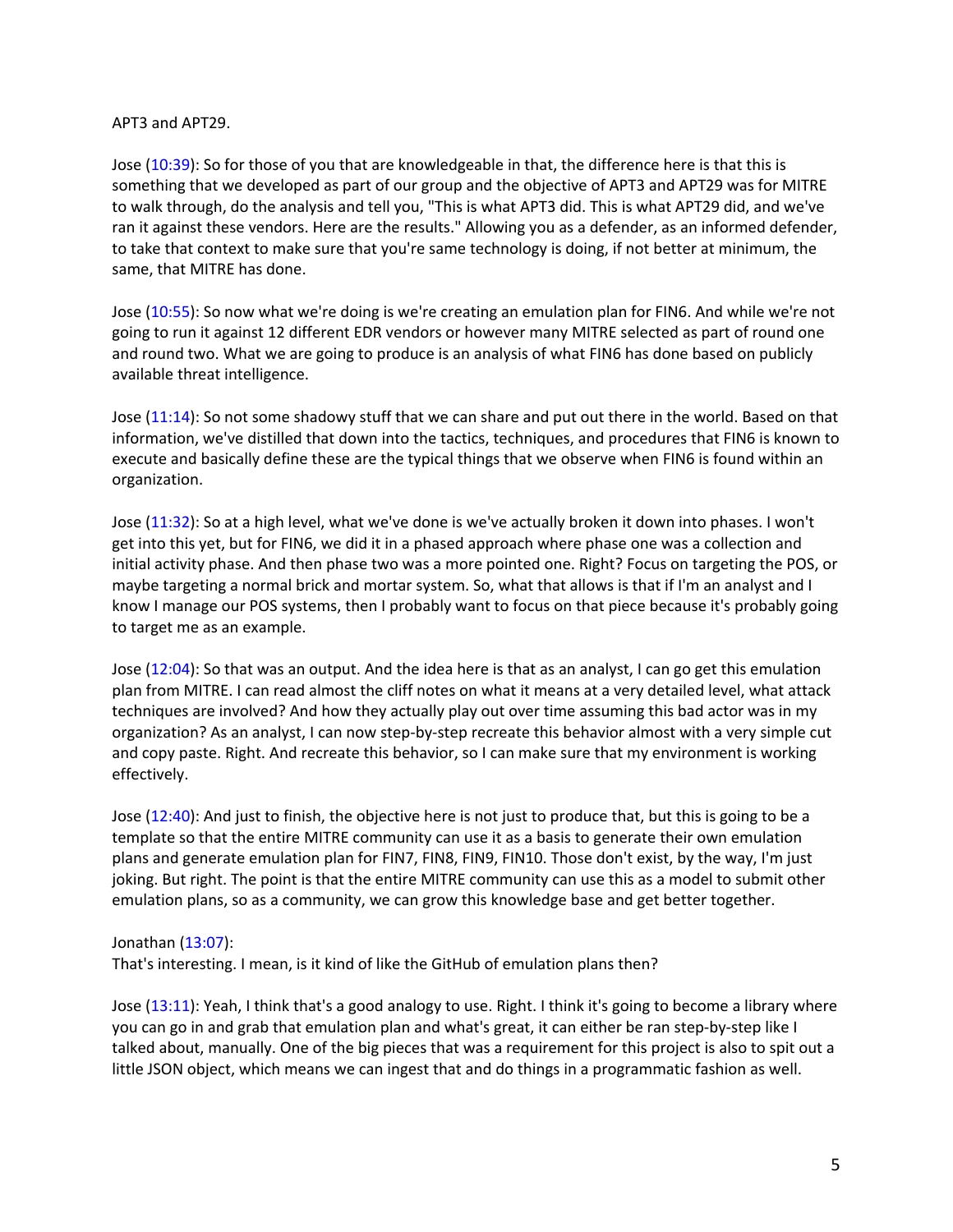Jose (13:40): Obviously, here at AttackIQ, we're absolutely going to take advantage of that, given that we automate security testing with our platform today, but that also allows other organizations to pull that context into their process in a programmatic fashion as well. So it's not just a manual for doing an emulation plan, but it's also gives you those tools so that you can do things at that programmatic level, too.

Jonathan (14:04): Jose, you say JSON, but did you mean YAML?

Jose (14:07): I did mean YAML.

Jonathan (14:08): What's a YAML? What is a YAML?

Jose (14:11): A YAML is just a simple, human readable, a way of expressing data. So a lot of applications use the YAML format to transmit data amongst one another, might be one use case.

Jonathan (14:25): That's interesting. I mean, if I was to mention what a YAML is to my son, he would think it's an animal for a book or something. So this is the interface that the security operation, a security member would have when they're trying to use the emulation plan. Is that what that is?

Jose (14:40): Yeah. So if I wanted to take the emulation plant and put it into something like MITRE Caldera or and from our perspective, we want to grab that YAML file and have an AttackIQ generate and recreate this attacker behavior, that's exactly what it's there. Which is, provide all the context necessary to run the emulation finds.

Jonathan (14:48): Cool. And that will put something like that up on the website so that you can see it folks, so that you can actually have context for what Jose's talking about. Now what was it like? So MITRE would write one of these on the, would write an emulation plan on their own for APT3 or APT29. What was the experience like doing this as a group and what did you offer and what did you learn?

Jose (15:22): Yeah, so doing this as a group, I think was definitely a good experience for me personally. I definitely enjoyed getting into the weeds a little bit. And yeah, working with the MITRE team was amazing. The team there, you'll see the quality of the work, but the team there did an amazing job. And really from the objective of this project, we were able to... What was the question? Geez. Just lost my [crosstalk 00:15:22].

Jonathan (15:49): So funny. Jose shaves his head. We're not cutting this, they're keeping all this. He shaves his head and all of a sudden he can't think straight. So the longer my hair gets, the smarter I get, that should be the case. So we're talking about what it was like to work with the group. And I think the interesting thing is we built a cyber range. It was a virtual range in which folks could test the emulation plan. Is that right?

Jose (16:12): Yeah. So a big involvement, a big piece of involvement on our side. And what I did is we actually provided a cyber range for ourselves and other contributors to take the emulation plans and run through them. All right? So most of the organizations had taken the emulation plans and run them on their own environment, but this isn't just for us. This is for the entire community. So I was able to spin up a cyber range, which is basically made up of a simple recreation of a corporate environment.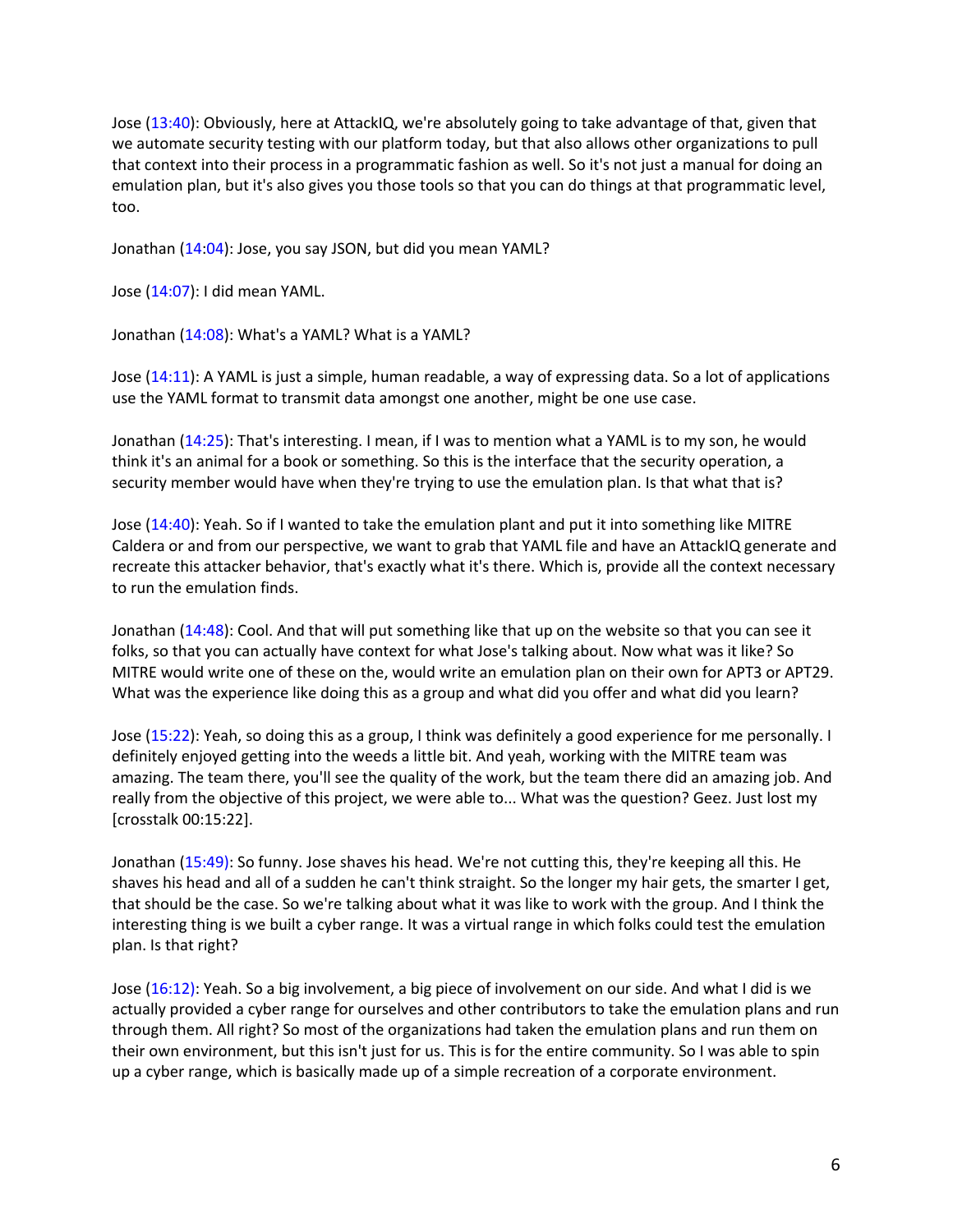Jose (16:42): Domain controller, we had a SIM and we also had a number of machines connected to that domain controller. So, that allowed us to have testing grounds. I was able to walk through it as a novice analyst trying to walk through these emulation plans. And it was just a space for myself and for the entire MITRE team involved in this project to really test on.

Jose (17:06): We use it to validate controls and configurations as part of our process internally. And it was something that we could share with the group, which was really cool. And I think they really appreciated that we were able to provide that and it really helped validate some of the pieces of the emulation plans that you see today.

Jonathan (17:21): That's awesome. And you're going to teach a class on how to do emulation planning going forward? Is that through AttackIQ Academy? Or how are you doing that?

Jose (17:29): I am. Yeah. So I think for, towards the end of this month, I'm going to finish this up. So we should see something up next month and I'm basically give a little Masterclass, which is going to walk you through how to develop your own emulation plans as well. So, from reading threat intel, converting that into MITRE TTPs, to actually generating the emulation plans, which is the outcome of this project.

Jonathan (17:54): That's awesome, man. That's really great. Well, here's an early advanced plug for Jose's emulation planning class. So sign up if you want to build an emulation plan and learn about that process because he's obviously, he's a researcher, but you've been doing this now with the CTID and it's pretty awesome. The one thing I want to make sure we talk about is the emulation plan for FIN6 was built out of the CTID process. But AttackIQ also has recently built counter ransomware capabilities into the security optimization platform in order to test.

Jonathan (18:29): If you're a hospital, if you're any organization in the world that's concerned about ransomware and we know hospitals are getting hit especially hard over the last few years, particularly under Coronavirus because they're more susceptible and more vulnerable, and doctors are more stressed, they just want to pay the ransomware. And we had Siobhan Gorman do a great webinar last week, which you can also see on our website about best practices for managing ransomware. But the security optimization platform has Ryuk. And what's the other one? Oh, I want to say Lady Gaga. That's not what it's called.

Jose (18:57): Yeah. Ryuk, most recently, WastedLocker. I mean, there's been so many just this year alone. But I think Ryuk and WastedLocker have been the bigger players, lately. We definitely have some earlier ransomware as well, but those are the ones that we've recently released in focus. And the objective there is the same as with the emulation plans to a certain degree.

Jose (19:18): Right? You have a ransomware strategy that we discussed last time on this podcast. Well, let's run that Ryuk, let's run that WastedLocker methodology. Let's make sure that that plan actually stands up as expected to this attacker behavior. So those are kind of things that we've put out there. Some of those do align with the same tactics that FIN6 did. But of course we cover some of the other areas, too.

Jonathan (19:47): Yeah. Yeah. That's great. Well, that's really cool, man. Congratulations for building this and working with the CTID on this. What are some of your hopes for the CTID going forward as we close out this podcast today?